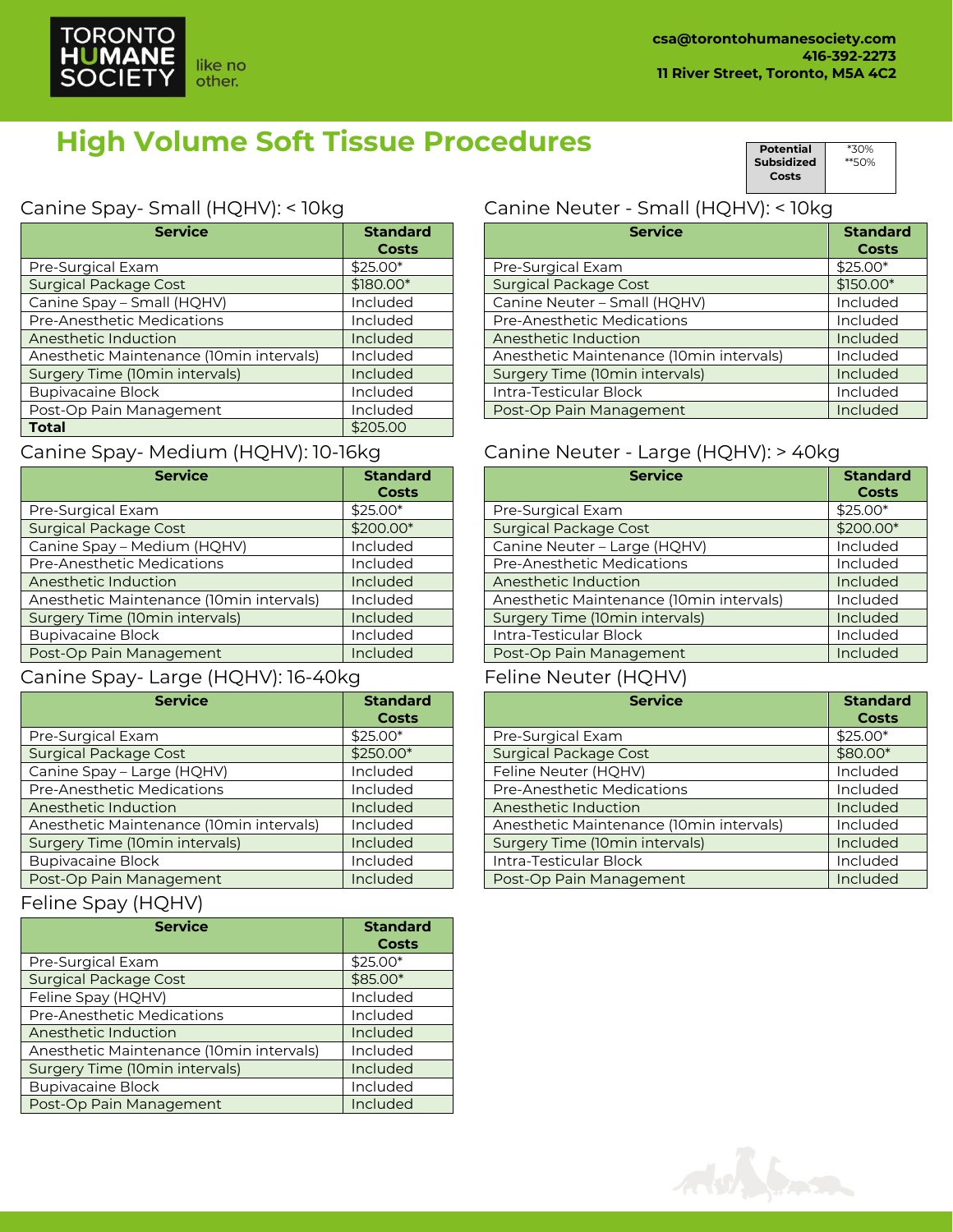

**Potential Subsidized Costs**

\*30% \*\*50%

# **Canine Non-High Volume Soft Tissue Procedures**

*Initial Consult Appointment Required For All Services: \$50.00 Fee\*\**

## Canine Spay Small < 10 kg

| <b>Service</b>                              | <b>Units</b>  | <b>Standard</b><br><b>Costs</b> |
|---------------------------------------------|---------------|---------------------------------|
| Pre-Surgical Exam                           |               | \$25.00                         |
| <b>Pre-Anesthetic Medications</b>           |               | Included                        |
| Anesthetic Induction                        |               | \$50.00                         |
| Anesthetic Maintenance (10min<br>intervals) |               | \$20.00                         |
| Surgery Time (10min intervals)              | $\mathcal{P}$ | \$100.00                        |
| Bupivacaine Splash Block                    |               | Included                        |
| Post-Op Pain Management                     |               | Included                        |
| Total                                       |               | \$240.00*                       |

#### Canine Spay Medium 10-16 kg

| <b>Service</b>                              | <b>Units</b> | <b>Standard</b><br><b>Costs</b> |
|---------------------------------------------|--------------|---------------------------------|
| Pre-Surgical Exam                           |              | \$25.00                         |
| Pre-Anesthetic Medications                  |              | Included                        |
| Anesthetic Induction                        |              | \$50.00                         |
| Anesthetic Maintenance (10min<br>intervals) |              | \$20.00                         |
| Surgery Time (10min intervals)              | 3            | \$150.00                        |
| Bupivacaine Splash Block                    |              | Included                        |
| Post-Op Pain Management                     |              | Included                        |
| Total                                       |              | \$290.00*                       |

## Canine Spay Large 16-40 kg

| <b>Service</b>                    | <b>Units</b> | <b>Standard</b> |
|-----------------------------------|--------------|-----------------|
|                                   |              | <b>Costs</b>    |
| Pre-Surgical Exam                 |              | \$25.00         |
| <b>Pre-Anesthetic Medications</b> |              | Included        |
| Anesthetic Induction              |              | \$50.00         |
| Anesthetic Maintenance (10min     |              | \$20.00         |
| intervals)                        |              |                 |
| Surgery Time (10min intervals)    | 4            | \$200.00        |
| <b>Bupivacaine Splash Block</b>   |              | Included        |
| Post-Op Pain Management           |              | Included        |
| Total                             |              | \$340.00*       |

#### Canine Neuter Small < 10 kg

| <b>Service</b>                               | <b>Units</b> | <b>Standard</b><br>Costs |
|----------------------------------------------|--------------|--------------------------|
| Pre-Surgical Exam                            |              | \$25.00                  |
| <b>Pre-Anesthetic Medications</b>            |              | Included                 |
| Anesthetic Induction                         |              | \$50.00                  |
| Anesthetic Maintenance (10min)<br>intervals) |              | \$20.00                  |
| Surgery Time (10min intervals)               |              | \$50.00                  |
| Intra-Testicular Block                       |              | Included                 |
| Post-Op Pain Management                      |              | Included                 |
| <b>Total</b>                                 |              | \$190.00*                |

#### Canine Neuter Large > 40 kg

| <b>Service</b>                    | <b>Units</b>  | <b>Standard</b><br><b>Costs</b> |
|-----------------------------------|---------------|---------------------------------|
| Pre-Surgical Exam                 |               | \$25.00                         |
| <b>Pre-Anesthetic Medications</b> |               | Included                        |
| Anesthetic Induction              |               | \$50.00                         |
| Anesthetic Maintenance (10min     |               | \$20.00                         |
| intervals)                        |               |                                 |
| Surgery Time (10min intervals)    | $\mathcal{P}$ | \$100.00                        |
| Intra-Testicular Block            |               | Included                        |
| Post-Op Pain Management           |               | Included                        |
| Total                             |               | \$240.00*                       |

## **Additional Services & Products**

| General                                                            |              |                            |  |  |
|--------------------------------------------------------------------|--------------|----------------------------|--|--|
| <b>Service</b>                                                     | <b>Units</b> | <b>Standard Costs</b>      |  |  |
| <b>IV Fluids</b>                                                   |              | \$45.00**                  |  |  |
| Sedation                                                           | 1            | \$100.00**                 |  |  |
| Miscellaneous Procedures<br>(Billed 10 mins each)<br>surgical time | ٦            | \$50.00**                  |  |  |
| Retained Testical Removal:<br>SN Sx Required                       | 1            | $$20.00**$                 |  |  |
| <b>Tapeworm Treatment</b><br>(Feline)                              | 1            | $$10.00**$                 |  |  |
| Umbilical Hernia Repair:<br><b>SN Sx Required</b>                  | 1            | $$20.00**$                 |  |  |
| Ancillary                                                          |              |                            |  |  |
| <b>Service</b>                                                     | <b>Units</b> | <b>Standard Costs</b>      |  |  |
| E-Collar Small                                                     |              | \$5.00                     |  |  |
| <b>E-Collar Medium</b>                                             |              | \$8.00                     |  |  |
| E-Collar Large                                                     |              | \$12.50                    |  |  |
| <b>Cardboard Carrier</b>                                           |              | \$5.00                     |  |  |
| Medical Certificate Reprint                                        |              | \$5.00                     |  |  |
| City of Toronto Pet Licence                                        |              | Varies (Check<br>PetPoint) |  |  |